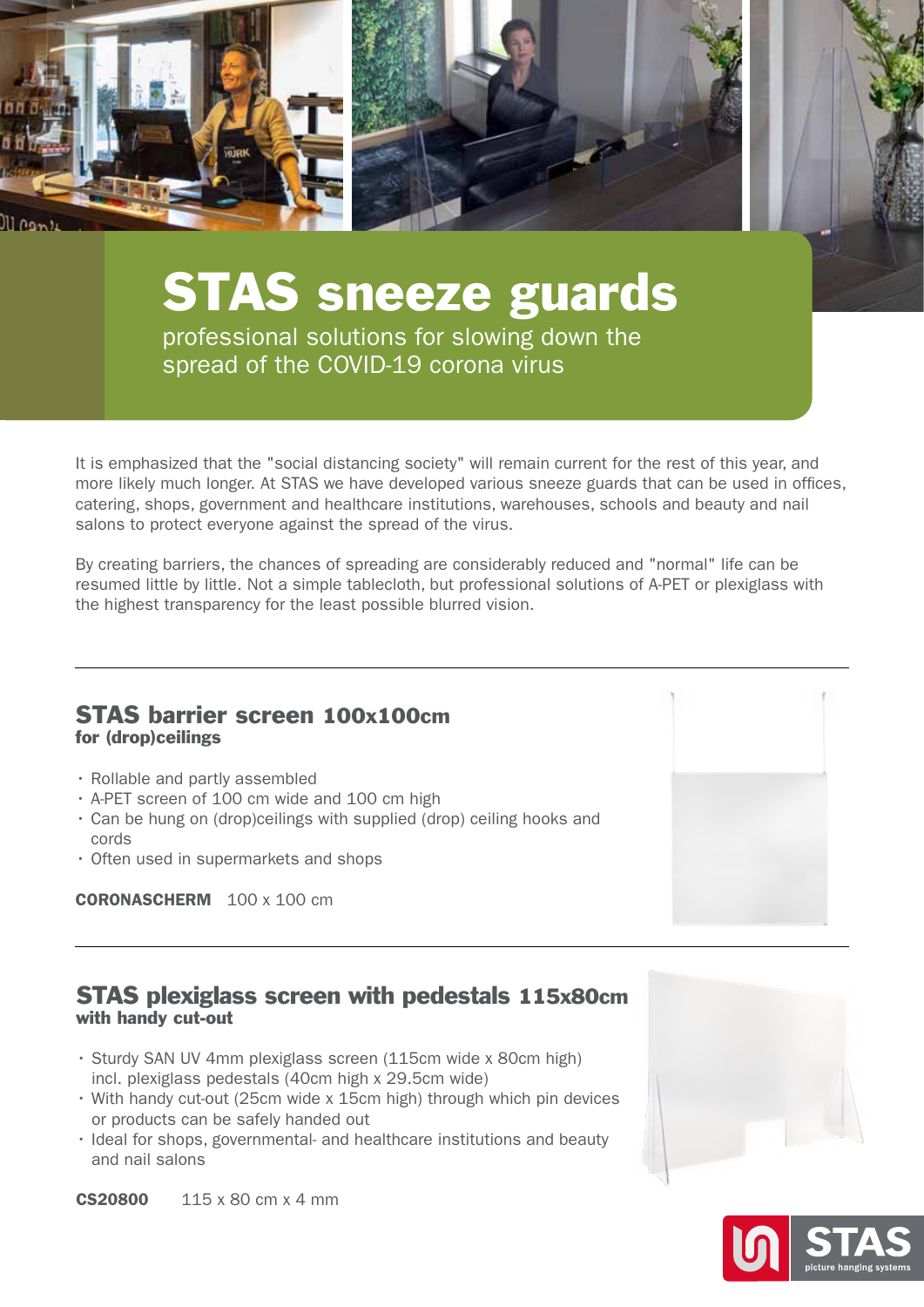

## STAS plexiglass screens various sizes

- High-quality plexiglass of 4mm thick
- Highest transparency for the least possible blurred vision
- Easy to mount with our optional suspension sets for hanging from (drop) ceilings or choose for a more flexible screen with our optional pedestals
- Ideal for offices, counters, cash registers and front desks

| <b>CS30100</b> | 60 x 75 cm x 4 mm  |
|----------------|--------------------|
| <b>CS30200</b> | 60 x 100 cm x 4mm  |
| <b>CS30300</b> | 75 x 100 cm x 4mm  |
| <b>CS30900</b> | 65 x 150 cm x 4 mm |
|                |                    |

Can be ordered in multiples of 6, with a delivery time of approximately 5 working days

Large format plexiglas (only to be used with suspension sets for hanging)

CS40500 150 x 100 cm x 4mm Can be ordered in multiples of 6, with a delivery time of approximately 5 working days

CS40700 300 x 100 cm x 4mm







## STAS RVS stainless steel pedestals safe and stable

The stainless steel pedestals (750 gr per piece) are easy to install through the holes of the plexiglass screen. Thanks to these pedestals the screen stands firm and stable.



CS40000 set 2 pieces (14 x 3 cm)

# STAS pedestals for plexiglass screens safe and stable

The plexiglass screens are easy to place in the optional pedestals so that the screen is stable and stays put.



CS20100 set 2 pieces (20 x 7 x 4 cm)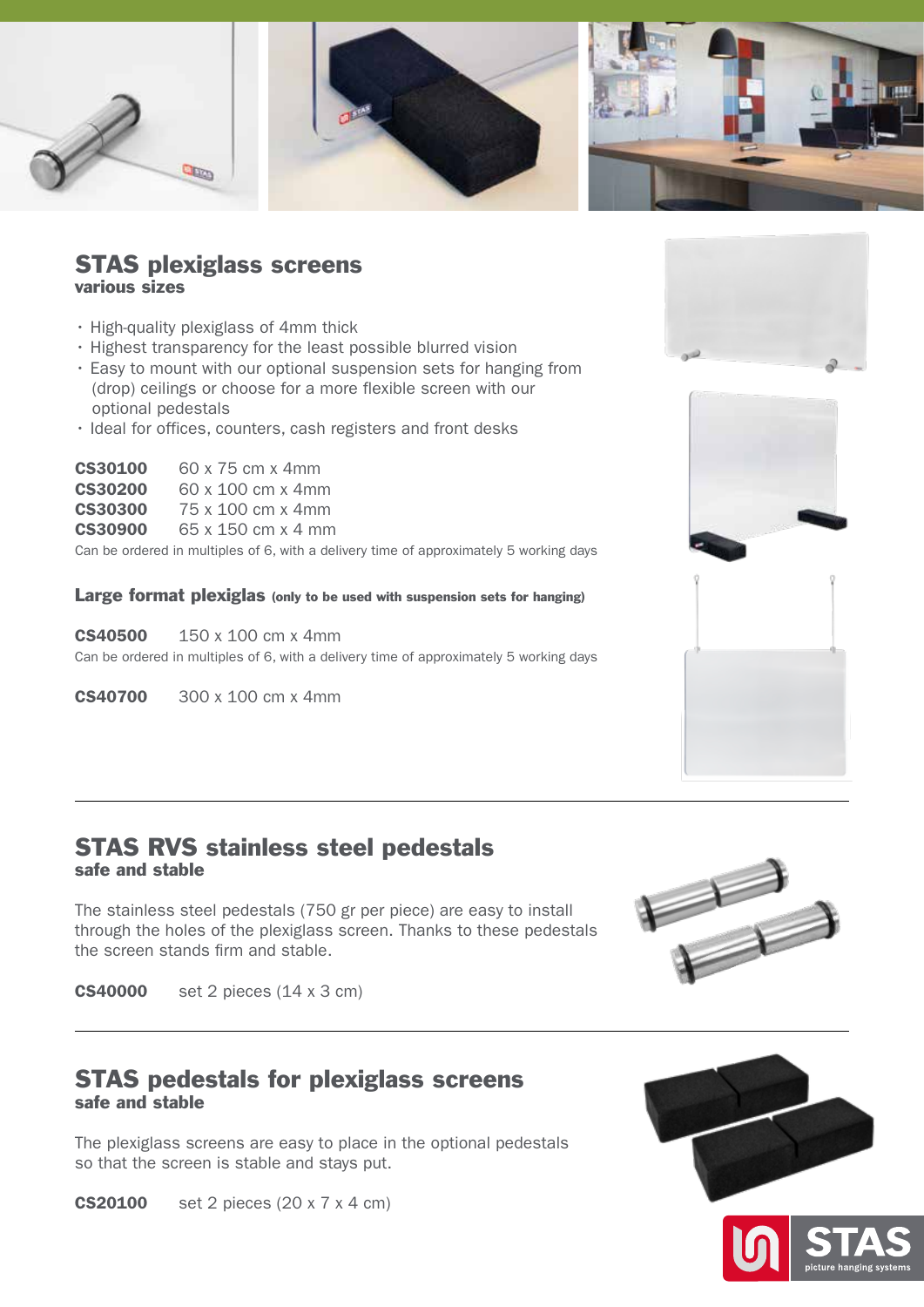

# STAS desk clamps

The STAS desk clamps are suitable for clamping plexiglass screens on desks or tables to create safe workplaces in the classroom or office. The clamps hold the plexiglass screens in place, even for desks with automatic height adjustment. The STAS desk clamps can be attached to surfaces with a thickness of up to 34 mm and can clamp screens with a thickness between 2 and 28mm.

The STAS desk clamps are available in 2 variants: STAS desk clamp end piece for the sides of desks or STAS desk clamp in-between for placing a screen between 2 connecting desks.

PS90100 STAS desk clamp end piece PS90200 STAS desk clamp in-between





# STAS suspension sets for plexiglass screens

#### Set for drop ceilings

For hanging a plexiglass screen (4-8 mm thick) from a drop ceiling.

- The white STAS drop ceiling hooks are placed over the intermediate profile of the drop ceiling
- Hook a STAS steel cable with loop on both drop ceiling hooks
- Screw the supplied clamps onto the ends of the cables and clamp a plexiglass screen (already in your possession or ordered separately from STAS)

SE10300 set for drop ceilings

#### Set for concrete ceilings

For hanging a plexiglass screen (4-8 mm thick) from a concrete ceiling.

- The STAS qubics can be mounted using the screws with plug
- In both STAS qubics you hook a STAS steel cable
- Screw the supplied clamps onto the ends of the cables and clamp a plexiglass screen (already in your possession or ordered separately from STAS)